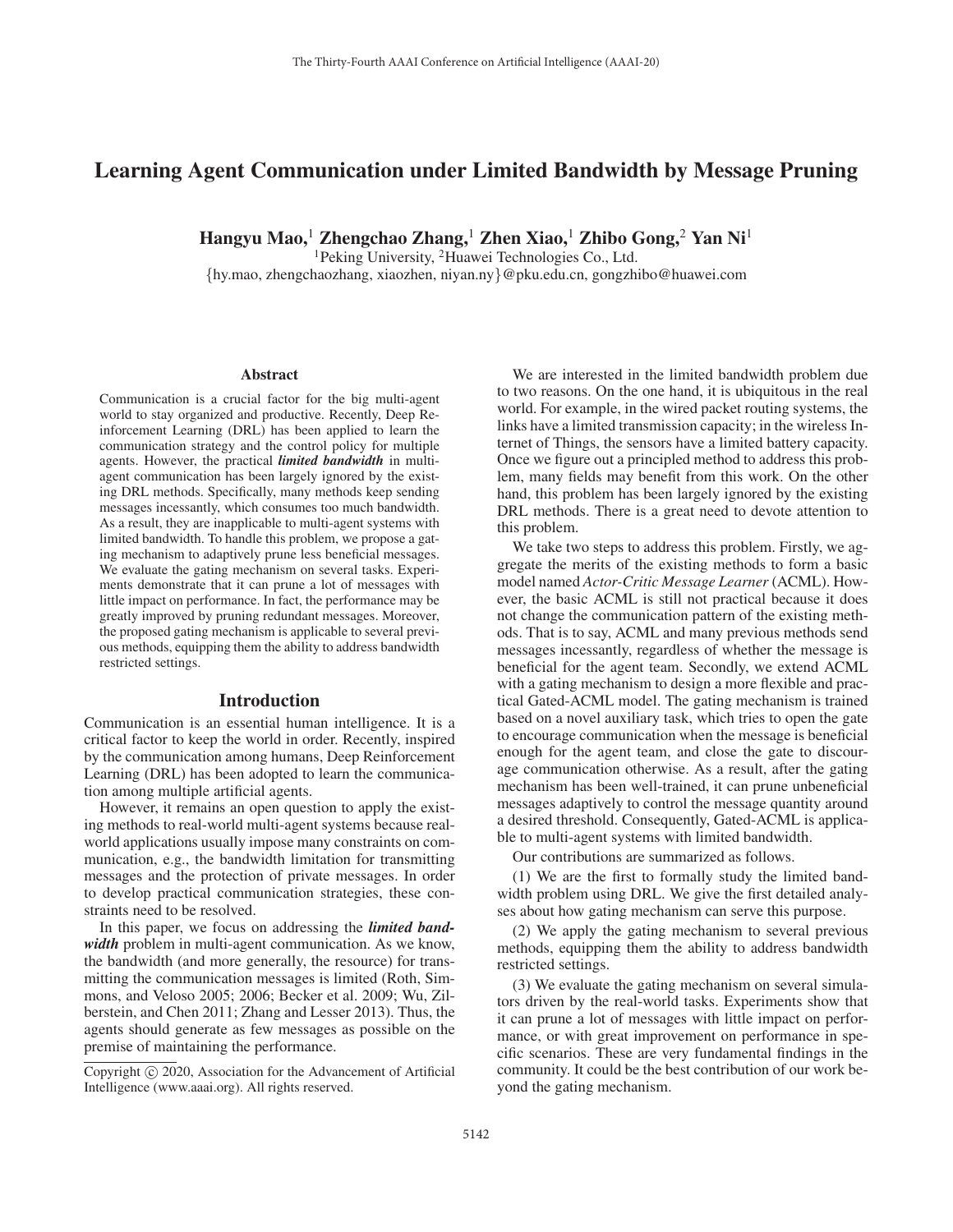## Related Work

Communication is vital for multi-agent systems. Recently, the communication channel implemented by Deep Neural Network (DNN) has been proven useful for learning beneficial messages (Sukhbaatar, Fergus, and others 2016; Foerster et al. 2016; Peng et al. 2017; Peng, Zhang, and Luo 2018; Mao et al. 2017; Kong et al. 2017; Mao et al. 2019; Lowe et al. 2017; Chu and Ye 2017; Kilinc and Montana 2018; Kim et al. 2019; Jiang and Lu 2018; Singh, Jain, and Sukhbaatar 2019; Kim, Cho, and Sung 2019).

CommNet (Sukhbaatar, Fergus, and others 2016) embeds a centralized communication channel into the actor network, and it processes other agents' messages by averaging them. AMP (Peng, Zhang, and Luo 2018) adopts a similar design, but it applies an attention mechanism to focus on specific messages from other agents. Relevant studies include but are not limited to (Foerster et al. 2016; Mao et al. 2017; Kong et al. 2017). However, the policy networks used in these methods take as input the messages from all agents to generate a single control action. Thus, the agents have to keep sending messages incessantly in every control cycle, without alternatives to reduce the message quantity. Due to emitting too many messages, they are inflexible to be applied to multi-agent systems with limited bandwidth.

We argue that the principled way to address the limited bandwidth problem is to apply some special mechanisms to adaptively decide whether to send (equivalently, whether to *prune*) the current message. From this perspective, the most relevant studies to our Gated-ACML are IC3Net (Singh, Jain, and Sukhbaatar 2019) and ATOC (Jiang and Lu 2018). Technically, the three methods adopt the so-called gating mechanism to generate a binary action to specify whether the agent should communicate with others. The fundamental difference is the research purpose: IC3Net aims to learn when to communicate at scale in both cooperative and competitive tasks; ATOC targets at learning to communicate with a dynamic agent topology; as far as we know, Gated-ACML is the first formal DRL method to address the limited bandwidth problem.

As a result of different research purposes, the implementations are very different. IC3Net allows multiple communication cycles in one step, and it generates the gating value for the next communication cycle. ATOC relies on the gating value to form dynamic local communication group, and it may classify one agent into many agent groups. Because these implementations do not explicitly consider bandwidth limitation, they may generate a lot of messages (as indicated by the experiments). In contrast, Gated-ACML adopts a global Q-value difference as well as a specially designed threshold to identify the beneficial messages, and it applies the gating value to prune the current messages of a global communication group. Therefore, it has more sophisticated ability to control how many messages will be pruned and to satisfy the needs of different applications.

Meanwhile, IC3Net and ATOC are only suitable for homogeneous agents due to their DNN structures, and they are designed for discrete action. By contrast, Gated-ACML is suitable for both homogeneous and heterogeneous agents, and it is designed for continuous action.

## Background

DEC-POMDP. We consider a *fully cooperative* multiagent setting that can be formulated as DEC-POMDP (Bernstein et al. 2002). It is formally defined as a tuple  $\langle N, S, A, T, R, O, Z, \gamma \rangle$ , where N is the number of agents;<br>S is the set of state  $\alpha: \vec{A} = [A, A, A]$  represents the set of Solved, S. A, T, T, R, O, Z,  $\gamma_1$ , where TV is the number of agents,<br>S is the set of state s;  $\vec{A} = [A_1, ..., A_N]$  represents the set of ioint action  $\vec{a}$  and  $A_i$  is the set of local action a, that agent *joint action*  $\vec{a}$ , and  $A_i$  is the set of *local action*  $a_i$  that agent<br>*i* can take:  $T(a'|a, \vec{a}) + S \times \vec{A} \times S \rightarrow [0, 1]$  represents the i can take;  $T(s'|s, \vec{a}) : S \times A \times S \rightarrow [0, 1]$  represents the state transition function:  $P_s : S \times \vec{A} \times S \rightarrow \mathbb{R}$  is the represent state transition function;  $R : S \times \vec{A} \times S \rightarrow \mathbb{R}$  is the reward<br>function shared by all agents:  $\vec{O} = [O_1, O_2]$  is the set function shared by all agents;  $O = [O_1, ..., O_N]$  is the set<br>of *joint observation*  $\vec{o}$  controlled by the observation function of *joint observation*  $\vec{o}$  controlled by the observation function  $\vec{z} \cdot \vec{S} \times \vec{A} \rightarrow \vec{O}$ ;  $\alpha \in [0, 1]$  is the *discount factor*  $Z : S \times A \rightarrow O; \gamma \in [0, 1]$  is the *discount factor*.<br>In a given state s, agent *i* can only observe an o

In a given state  $s$ , agent  $i$  can only observe an observation  $o_i$ , and each agent takes an action  $a_i$  based on its observation  $o_i$  (and possibly messages from other agents), resulting in a new state s' and a shared reward r. The agents try to learn a<br>policy  $\pi_i(a_i|a_i)$ :  $Q_i \times A_i \rightarrow [0, 1]$  that can maximize  $\mathbb{E}[G]$ policy  $\pi_i(a_i|o_i)$ :  $O_i \times A_i \rightarrow [0, 1]$  that can maximize  $\mathbb{E}[G]$ where G is the *discount return* defined as  $G = \sum_{t=0}^{H} \gamma^t r^t$ , and H is the time horizon. In practice, we man the observaand  $H$  is the time horizon. In practice, we map the observation history rather than the current observation to an action, namely,  $o_i$  represents the observation history of agent i in the rest of the paper.

Reinforcement Learning (RL). RL (Sutton and Barto 1998) is generally used to solve special DEC-POMDP problems where  $N = 1$ . In practice, we define the Q-value (or action-value) function as  $Q^{\pi}(s, a) = \mathbb{E}_{\pi} [G|S = s, A =$ a], then the optimal policy  $\pi^*$  can be derived by  $\pi^*$  =  $\arg \max_{\pi} Q^{\pi}(s, a)$ . The actor-critic algorithm is one of the most effective RL methods because the actor and the critic can reinforce each other, so we design our Gated-ACML based on actor-critic method. Deterministic Policy Gradient (DPG) (Silver et al. 2014) is a special actor-critic algorithm where the actor adopts a deterministic policy  $\mu_{\theta}: S \to A$ and the action space  $A$  is continuous. Deep DPG (DDPG) (Lillicrap et al. 2015) applies DNN  $\mu_{\theta}(s)$  and  $Q(s, a; w)$  to represent the actor and the critic, respectively. DDPG is an off-policy method. It adopts *target network* and *experience replay* to stabilize training and to improve data efficiency. Specifically, the critic's parameters  $w$  and the actor's parameters  $\theta$  are updated based on:

$$
L(w) = \mathbb{E}_{(s,a,r,s') \sim D}[\delta^2]
$$
 (1)

$$
\delta = r + \gamma Q(s', a'; w^-)|_{a' = \mu_{\theta} - (s')} - Q(s, a; w)(2)
$$

$$
\nabla_{\theta} J(\theta) = \mathbb{E}_{s \sim D} [\nabla_{\theta} \mu_{\theta}(s) * \nabla_{a} Q(s, a; w)|_{a = \mu_{\theta}(s)}] \tag{3}
$$

where  $L(w)$  is the loss function of the critic;  $J(\theta)$  is the ob-<br>iective function of the actor: D is the replay buffer containjective function of the actor;  $D$  is the replay buffer containing recent experience tuples  $(s, a, r, s')$ ;  $Q(s, a; w<sup>-</sup>)$  and  $u_{\alpha-}(s)$  are the target networks whose parameters  $w<sup>-</sup>$  and  $\mu_{\theta^-}(s)$  are the target networks whose parameters w<sup>−</sup> and  $\theta^-$  are periodically updated by copying w and  $\theta$ . A merit of actor-critic algorithms is that the critic is only used during training, and it will be naturally removed during execution, so we only need to prune messages among the actors in our Gated-ACML.

#### Methods

We list the key notations as follows.  $a_i$  is the local action of agent *i*.  $\vec{a}_{-i}$  is the joint action of other agents except for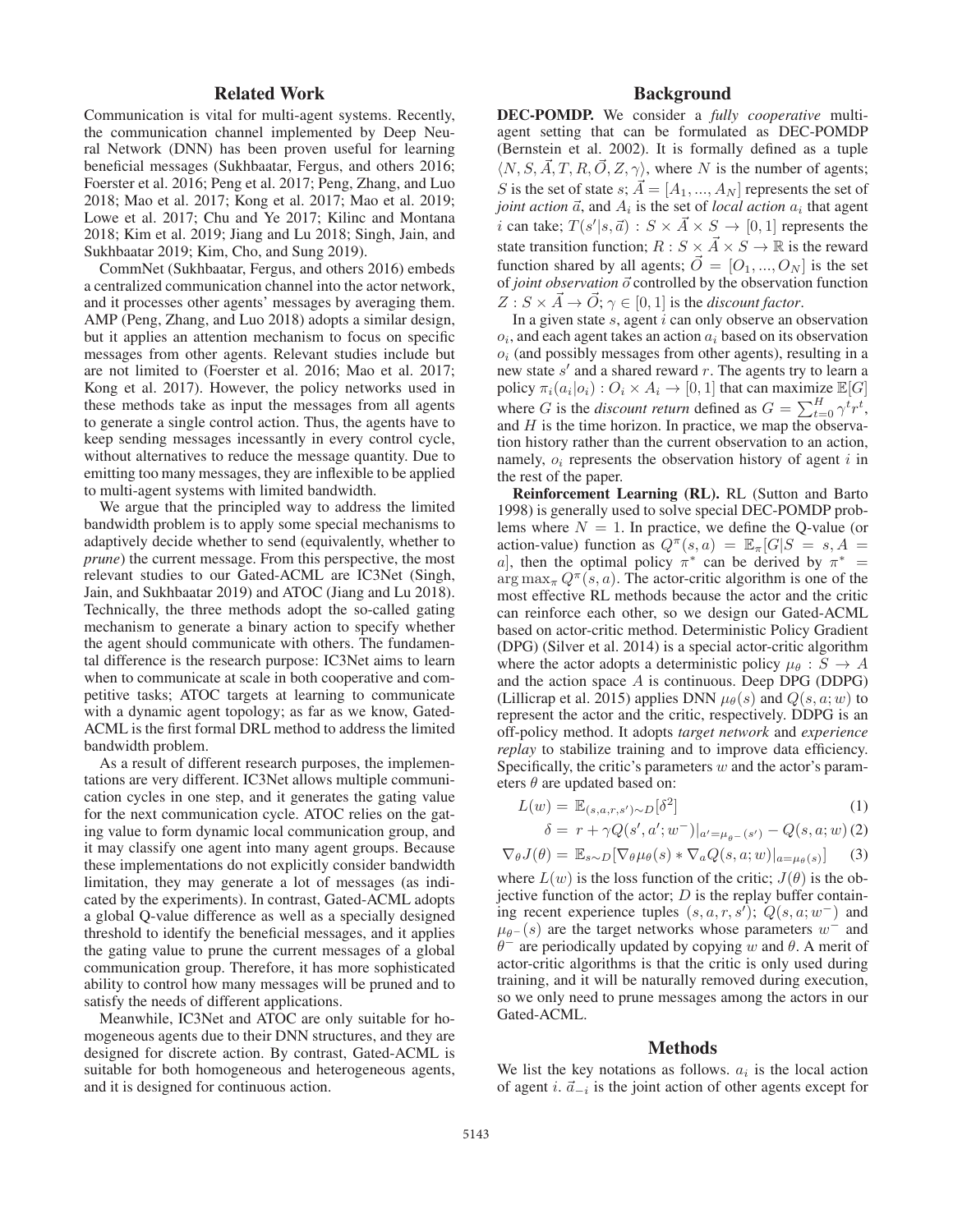agent *i*.  $\vec{a}$  is the joint action of all agents, i.e.,  $\vec{a} = \langle a_i, \vec{a}_{-i} \rangle$ .<br>The observation history  $\vec{a}$  or  $\vec{a}$  and the policy  $\mu_a$  are agent *i*. *a* is the joint action of all agents, i.e.,  $a = \langle a_i, a_{-i} \rangle$ .<br>The observation history  $\vec{o}$ ,  $o_i$ ,  $\vec{o}_{-i}$ , and the policy  $\mu_{\theta_i}$  are<br>denoted similarly *s'* is the next state after *s* and  $\vec{o}'$ ,  $\vec{o}'$ denoted similarly. *s'* is the next state after *s*, and  $\vec{o}'$ ,  $o'_i$ ,  $\vec{o}'_{-i}$ ,  $\vec{o}'_i$ ,  $\vec{o}'_i$ ,  $\vec{o}''_i$ , are denoted in a similar sense  $\vec{a}', a'_i, \vec{a}'_{-i}$  are denoted in a similar sense.

### ACML



Figure 1: The proposed ACML. For clarity, we illustrate this model with a two-agent example. All components are implemented by DNN. h is the hidden layer of the DNN;  $m_i$  is the local message;  $M_i$  is the global message. The red arrows indicate the message exchange process.

Design. ACML is motivated by combining the merits of the existing methods. As Figure 1 shows, ACML adopts the following design: each agent is composed of an ActorNet and a MessageGeneratorNet, while all agents share the same CriticNet and MessageCoordinatorNet. All components are implemented by DNN. The shared MessageCoordinatorNet is similar to the communication channel of many previous methods such as CommNet, AMP and ATOC, while the shared CriticNet is the same as the well-known MADDPG (Lowe et al. 2017). By sharing the encoding of observation and action within the whole agent team, individual agents could build up relatively greater global perception, infer the intent of other agents, and cooperate on decision making (Jiang and Lu 2018).

In addition, aggregating these components properly could relieve the problems encountered by previous methods. For example, MADDPG and (Mao et al. 2019; Chu and Ye 2017) do not adopt the MessageCoordinatorNet, making them suffer from the partially observable problem; while AMP and ATOC do not adopt the CriticNet, making them suffer from the non-stationary problem during training (Hernandez-Leal et al. 2017). In contrast, ACML is fully observable and training stationary due to the careful design.

ACML works as follows during execution. (1)  $m_i$  = MessageGeneratorNet $(o_i)$ , i.e., agent i generates the local message  $m_i$  based on its observation  $o_i$ . (2) All agents send the message  $m_i$  to the MessageCoordinatorNet. (3)  $M_1, ..., M_N$  = MessageCoordinatorNet $(m_1, ..., m_N)$ , i.e., the MessageCoordinatorNet extracts the global message  $M_i$ 

for each agent  $i$  based on all local messages. (4) The MessageCoordinatorNet sends  $M_i$  back to agent i. (5)  $a_i$  = ActorNet $(o_i, M_i)$ , i.e., agent i generates action  $a_i$  based on its local observation  $o_i$  and the global message  $M_i$ .

**Training.** The agents generate  $a_i$  based on  $o_i$  and  $M_i$  to interact with the environment, and the environment will feed a shared reward  $r$  to the agents. Then, the experience tuples  $\langle o_i, \vec{o}_{-i}, a_i, \vec{a}_{-i}, r, o'_i, \vec{o}'_{-i} \rangle$  are used to train ACML. Specifically as the agents exchange messages with each other the  $\langle o_i, o_{-i}, a_i, a_{-i}, r, o_i, o_{-i} \rangle$  are used to train ACML. Specifically, as the agents exchange messages with each other, the actor and the shared critic can be represented as  $\mu_{\theta_i}(o_i, M_i)$ and  $Q(\vec{o}, \vec{a}; w)$ , respectively. We can extend Equation  $(1-3)$  to multi-agent formulations as follows: to multi-agent formulations as follows:

$$
L(w) = \mathbb{E}_{(o_i, \vec{o}_{-i}, a_i, \vec{a}_{-i}, r, o'_i, \vec{o}'_{-i}) \sim D}[\delta^2]
$$
\n(4)

$$
\delta = r + \gamma Q(\vec{\sigma}', \vec{a}'; w^-)|_{a'_i = \mu_{\theta_i^-}(o'_i)} - Q(\vec{\sigma}, \vec{a}; w) \quad (5)
$$

i

$$
\nabla_{\theta_i} J(\theta_i) = \mathbb{E}_{(o_i, \vec{o}_{-i}) \sim D} [\nabla_{\theta_i} \mu_{\theta_i}(o_i, M_i) \nabla_{a_i} Q(\vec{o}, \vec{a}; w)] \tag{6}
$$

where  $L(w)$ ,  $J(\theta_i)$ ,  $w$ ,  $\theta_i$ ,  $w^-$  and  $\theta_i^-$  have similar mean-<br>ings as the single-agent setting. As for the gradient to unings as the single-agent setting. As for the gradient to update the parameters  $\theta^{cc}$  of communication channel (i.e., the MessageGeneratorNet and MessageCoordinatorNet), it can be further derived by the chain rule as:

$$
\mathbb{E}_{(o_i, \vec{o}_{-i}) \sim D, i \sim [1, N]} [\nabla_{\theta^{cc}} M_i(m_1, ..., m_N; \theta^{cc}) * \nabla_{M_i} \mu_{\theta_i}(o_i, M_i) * \nabla_{a_i} Q(\vec{o}, \vec{a}; w)|_{a_i = \mu_{\theta_i}(o_i)}]
$$
(7)

Since ACML is end-to-end differentiable, the communication message and the control policy can be optimized jointly using back-propagation based on the above equations.

## Gated-ACML

Motivation. As the execution process shows, ACML takes as input the encoding of messages from all agents to generate a control action. The agents have to send messages incessantly, regardless of whether the messages are beneficial to the performance of the agent team. This is a common problem of many previous methods such as CommNet (Sukhbaatar, Fergus, and others 2016), AMP (Peng, Zhang, and Luo 2018) and (Foerster et al. 2016; Mao et al. 2017; Kong et al. 2017). As a result, these methods usually consume a lot of bandwidths and resources, and they are unpractical for multi-agent systems with limited bandwidth.

We argue that the principled way to address this problem is to apply some special mechanisms to adaptively decide whether to *prune* the messages. Gated-ACML is motivated by this idea, and it adopts a gating mechanism to adaptively prune less beneficial messages among ActorNets, such that the agents can maintain the performance with as few messages as possible.

Design. As shown in Figure 2, besides the original components, each agent is equipped with an additional GatingNet. Specifically, Gated-ACML works as follows. (1) The agent generates a local message  $m_i$  as well as a probability score  $p \in (0,1)$  based on the observation  $o_i$ . (2) A gate value  $g \in \{0, 1\}$  is generated by the indicator function  $g \leftarrow \mathbb{I}(p > 0.5)$ . That is to say, if  $p > 0.5$ , we set  $g = 1$ , otherwise, we set  $g = 0$ . (3) The agent sends  $m_i \odot g$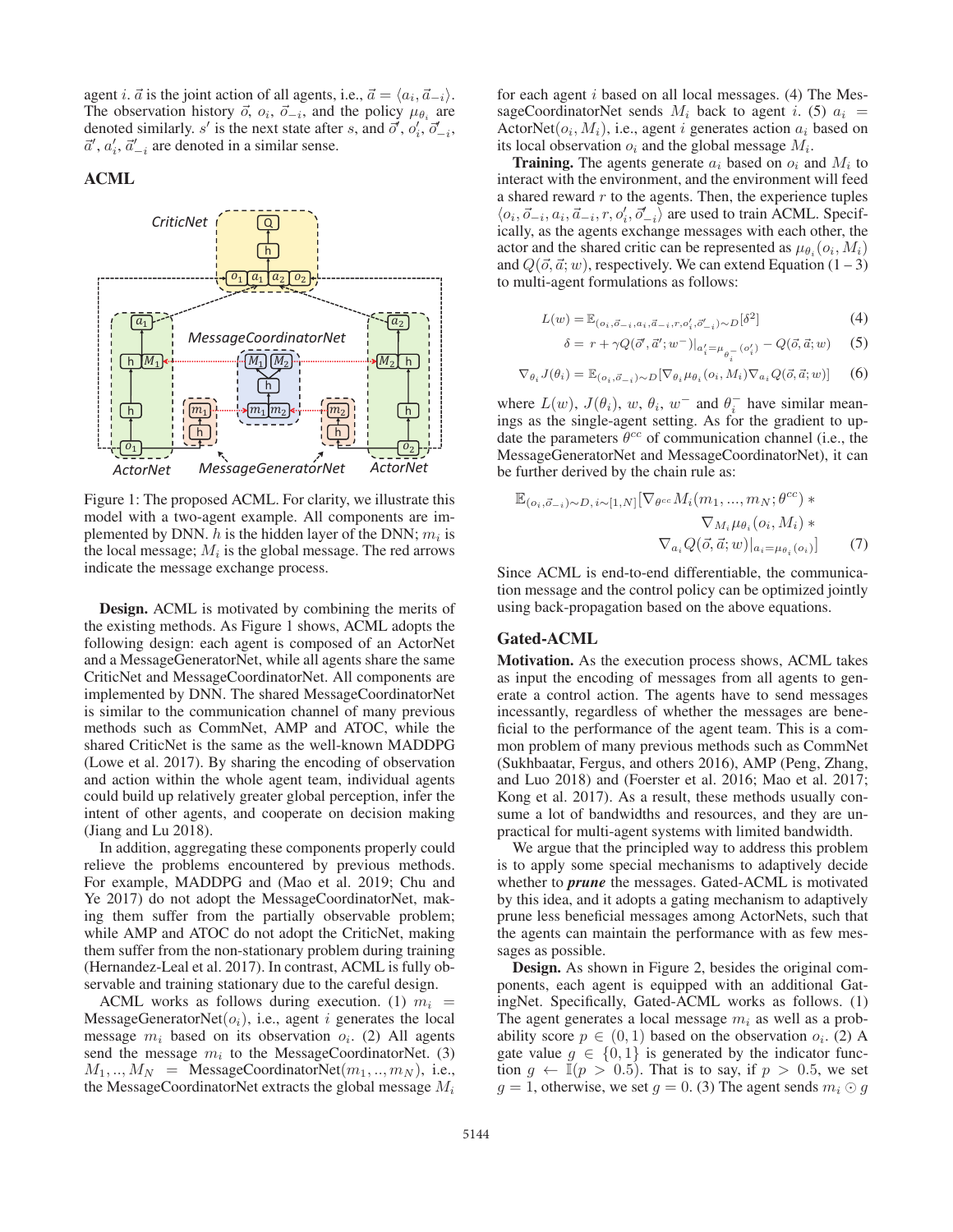

Figure 2: The actor part of the proposed Gated-ACML. For clarity, we only show one agent's structure, and we do not show the critic part because it is the same as that of ACML.

to the MessageCoordinatorNet, and the following process is the same as that of ACML.

As can be figured out, if  $g = 1$ ,  $m_i \odot g$  equals to the original message  $m_i$ , thus Gated-ACML is equivalent to ACML. In contrast, if  $g = 0$ ,  $m_i \odot g$  will be a zero vector, which means that the message can be pruned. In practice, if the agent has not received a message when the decision making time arrived, it will pad zeros automatically. This design is supported by the message-dropout technique (Kim, Cho, and Sung 2019), which has shown that replacing some messages by zero vectors with a certain probability can make the training robust against communication errors and message redundance that are common for large-scale communication (Kilinc and Montana 2018; Kim et al. 2019; Jiang and Lu 2018; Singh, Jain, and Sukhbaatar 2019; Kim, Cho, and Sung 2019). We find similar phenomena in our experiments.

Training with Auxiliary Task. In order to make the above design work, a suitable probability  $p$  must be trained for each observation  $o_i$ , otherwise Gated-ACML may degenerate to ACML in the extreme case where  $\mathbb{I}(p > 0.5)$  always equals to 1. However, as the indicator function  $g \leftarrow \mathbb{I}(p >$ 0.5) is non-differentiable, it makes the end-to-end backpropagation method inapplicable. We have tried approximate gradient (Hubara et al. 2016), sparse regularization (Makhzani and Frey 2015) and several other methods without success. To bypass the training of the non-differentiable indicator function, we decide to train its input  $p$  directly. To this end, we adopt the auxiliary task technique (Jaderberg et al. 2016) to provide training signal for  $p$  explicitly.

Recall that we want to prune the messages on the premise of maintaining the performance. Because the performance of RL could be measured by the Q-value, i.e., the expected long term cumulative rewards, we design the following auxiliary task. Let p indicate the probability that  $\Delta Q(o_i)$  =  $Q(\langle o_i, a_i^C \rangle, \langle \vec{o}_{-i}, \vec{a}_{-i}^C \rangle) - Q(\langle o_i, a_i^I \rangle, \langle \vec{o}_{-i}, \vec{a}_{-i}^C \rangle)$  is larger than T, where  $a_i^C$  is the action generated based on com-<br>munication  $a^I$  is the action generated independently (i.e. munication,  $a_i^T$  is the action generated independently (i.e., without communication) and T is a threshold controlling without communication), and  $T$  is a threshold controlling how many messages should be pruned. In this setting, the label of this auxiliary task can be formulated as:

$$
Y(o_i) = \mathbb{I}(\Delta Q(o_i) > T) = \mathbb{I}(Q(\langle o_i, a_i^C \rangle, \langle \vec{o}_{-i}, \vec{a}_{-i}^C \rangle) -Q(\langle o_i, a_i^I \rangle, \langle \vec{o}_{-i}, \vec{a}_{-i}^C \rangle) > T)
$$
(8)

where  $\mathbb I$  is the indicator function. Then we can train p by minimizing the following loss function:

$$
L_{\theta_{op}}(o_i) = -\mathbb{E}_{o_i} \left[ Y(o_i) \log p(o_i | \theta_{op}) + (1 - Y(o_i)) \log(1 - p(o_i | \theta_{op})) \right]
$$
(9)

where  $\theta_{op}$  is the parameters between the observation  $o_i$  and the probability  $p$  as shown in Figure 2.

Equation 8 implies that only agent  $i$  changes the behaviors between  $a_i^C$  and  $a_i^I$  to calculate  $\Delta Q(o_i)$ , while other<br>agents are fixed to send messages all the time (i.e., keep  $\vec{a}^C$ agents are fixed to send messages all the time (i.e., keep  $\vec{a}^C$ <br>unchanged) during training. To make sure that all agents ca agents are fixed to send messages an the time (i.e., keep  $a_{-i}$ ) unchanged) during training. To make sure that all agents can be trained properly, we train each agent based on the above equations in a round-robin manner, namely, i cycles from 1 to  $N$  and to 1 again. From the perspective of optimization, our method can be analogous to coordinate descent  $<sup>1</sup>$  if we</sup> take the agents as coordinates, since we optimize a specific coordinate hyperplane while fixing other coordinates (i.e., optimize agent i while fixing other agents  $2$ ).

The insight of Equation 9 is that if the label of the auxiliary task is  $Y(o_i) = 1$ , namely,  $a_i^C$  can really obtain at least  $T$  O-values more than  $a_i^L$  the network should try to gener-T Q-values more than  $a_i^I$ , the network should try to gener-<br>ate a probability  $p(o \cdot \theta)$  that is larger than 0.5 to encourate a probability  $p(o_i; \theta_{op})$  that is larger than 0.5 to encourage communication (recall that  $g \leftarrow \mathbb{I}(p > 0.5)$ ). In other words, Gated-ACML discourages communication by pruning the messages that contribute smaller Q-values than the threshold  $T$ . Therefore, after the gating mechanism has been well-trained, it can prune less beneficial messages adaptively to control the message quantity around a desired threshold specified by  $T$ . This is our key contribution beyond previous communication methods.

Key Implementation. The training method relies on correct label of the auxiliary task, so we should provide suitable  $Q(\langle o_i, a_i^C \rangle, \langle \vec{o}_{-i}, \vec{a}_{-i}^C \rangle)$ ,  $Q(\langle o_i, a_i^I \rangle, \langle \vec{o}_{-i}, \vec{a}_{-i}^C \rangle)$  and T as indicated by Equation 8 able  $Q(\langle 0_i, a_i \rangle, \langle 0_i, a_{-i} \rangle)$ <br>as indicated by Equation 8.

For the Q-values, we firstly set  $g = 1$  (i.e., without message pruning) to train other components except for the GatingNet based on Equation  $(4 – 7)$ . After the model is trained well, we can get approximately correct ActorNet and CriticNet. Then, for a specific  $o_i$ , the ActorNet can generate  $a_i^C$ <br>and  $a^I$  when we set  $a = 1$  and  $a = 0$  respectively. Afterand  $a_i^T$  when we set  $g = 1$  and  $g = 0$ , respectively. After-<br>wards taking  $g_1$  and  $g_2$  and  $g_3$  and  $g_4$ wards, taking  $o_i$ ,  $o_{-i}$  as well as the generated  $a_i^C$ ,  $a_i^I$  and  $\vec{a}^C_{-i}$  as input the CriticNet can estimate approximately correct O as input, the CriticNet can estimate approximately correct Qvalues  $Q(\langle o_i, a_i^C \rangle, \langle \vec{o}_{-i}, \vec{a}_{-i}^C \rangle)$  and  $Q(\langle o_i, a_i^I \rangle, \langle \vec{o}_{-i}, \vec{a}_{-i}^C \rangle)$ .<br>For the threshold T we propose two methods to set a fixed

Thes  $Q(\langle o_i, a_i \rangle, \langle o_{-i}, a_{-i} \rangle)$  and  $Q(\langle o_i, a_i \rangle, \langle o_{-i}, a_{-i} \rangle)$ .<br>For the threshold T, we propose two methods to set a fixed and a dynamic T respectively. For a fixed T we firstly  $T$  and a dynamic  $T$ , respectively. For a fixed  $T$ , we firstly sort the  $\Delta Q(o_i)$  of the latest K observations  $o_i$  encountered during training, resulting in a sorted list of  $\Delta Q(o_i)$ , which is

<sup>&</sup>lt;sup>1</sup>https://en.wikipedia.org/wiki/Coordinate\_descent

<sup>&</sup>lt;sup>2</sup>The assumption that  $\vec{a}^C_{-i}$  keeps unchanged may be inconsistent with the reality because other agents j may take  $\vec{a}_j^I$  instead of  $\vec{a}_j^C$ . Nevertheless, it is a lower bound case of our optimization objective. In practice, coordinate descent can optimize this lower bound with high efficiency in huge-scale multi-agent setting (Nesterov 2012).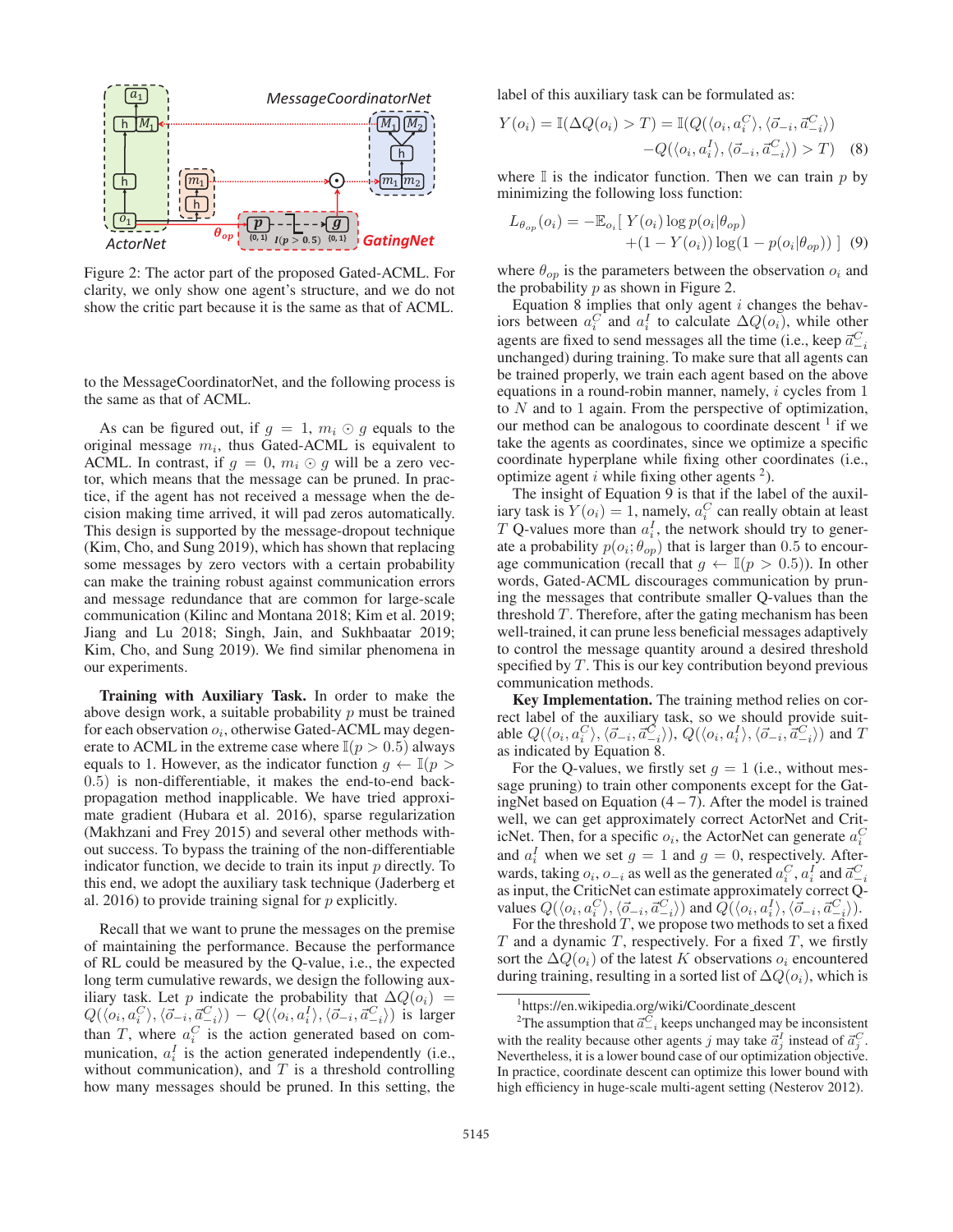denoted as  $L_{\Delta Q(o_i)}$ . Then, we set T by splitting  $L_{\Delta Q(o_i)}$  in terms of the index. For example, if we want to prune  $T_m\%$ messages, we set  $T = L_{\Delta Q(o_i)}[K \times T_m\%]$ . We do not split  $L_{\Delta Q(o_i)}$  in terms of the value because  $\Delta Q(o_i)$  usually has a non-uniform distribution. The advantage of a fixed  $T$  is that the actual number of the pruned messages is ensured to be close to the desired  $T_m\%$ . Besides, this method is friendly to a large  $K$ .

To calculate the dynamic  $T$ , we adopt the exponential moving average technique to update  $T$  as follows:

$$
T_t = (1 - \beta)T_{t-1} + \beta \left( Q_t(\langle o_i, a_i^C \rangle, \langle \vec{o}_{-i}, \vec{a}_{-i}^C \rangle) -Q_t(\langle o_i, a_i^I \rangle, \langle \vec{o}_{-i}, \vec{a}_{-i}^C \rangle) \right)
$$
(10)

where  $\beta$  is a coefficient for discounting older T, and the subscript  $t$  represents the training timestep. We test some  $\beta$  in [0.6, 0.9], and they all work well. The advantage of a dynamic T is that  $Y(o_i)$  becomes an adaptive training label even for the same observation  $o_i$ . This is very important for the dynamically changing environments because  $T$  and  $Y(o_i)$  can quickly adapt to these environments.

#### Apply Gating to Previous Methods

Although we introduce the proposed gating mechanism (i.e., the message pruning method) based on the basic ACML model, it is not specifically tailored to any specific DRL architecture. There are two directions to extend our method. On the one hand, we can apply the gating mechanism to previous methods such as CommNet and AMP, so that the resulting Gated-CommNet and Gated-AMP can also be applied in limited bandwidth setting. On the other hand, the basic Gated-ACML adopts a fully-connected MessageCoordinatorNet to process the received messages, so we can improve the fully-connected network with more advanced networks, such as the mean network in CommNet, the attention network in AMP and the BiRNN network in BiCNet (Peng et al. 2017). We mainly explore the former extension in the experiments because we focus on message pruning before sending the message rather than message processing after receiving the message.

### Experimental Evaluations

#### Environments

Traffic Control. As shown in Figure 3a, the cars are driving on the road. The car collision occurs when the locations of two cars are overlapped, but it does not affect the simulation except for the reward these cars receiving. The cars are controlled by our method, and they try to learn a good driving policy to cooperatively drive through the junction. The simulation is terminated after 100 steps or when all cars successfully exit the junction. For each car, the *observation* encodes its current location and assigned route number. The *action* is a real number  $a \in (0, 1)$ , which indicates how far to move ahead the car on its route. For the reward, each car gets a reward  $r_{time}^T = -0.1\tau$  at each timestep to discour-<br>age a traffic iam where  $\tau$  is the total timesteps since the can age a traffic jam, where  $\tau$  is the total timesteps since the car appeared in the simulator; in addition, a car collision incurs a penalty  $r_{coll} = -10.0$  on the received reward, while an



(d) 6 routers along (e) 12 routers along (f) 24 routers along with 4 paths. with 20 paths. with 128 paths!



(g) 10 access points (h) 21 access points along with 70 wireless with 35 wireless links. links!

Figure 3: The evaluation tasks. (a-c) The simple, moderate and complex traffic control scenarios. (d-f) The simple, moderate and complex packet routing scenarios. (g-h) The simple and complex access point configuration scenarios.

additional reward  $r_{exit} = 30.0$  will be given if the car successfully exits the junction; thus, the *total reward* at time t is:  $r(t) = \sum_{i=1}^{N^t} r_{time}^{\tau_i} + C^t r_{coll} + E^t r_{exit}$ , where  $N^t$ ,  $C^t$  and  $E^t$  are the numbers of cars present car collisions and and  $E^t$  are the numbers of cars present, car collisions and cars exiting at timesten t respectively cars exiting at timestep t, respectively.

Packet Routing. As shown in Figure 3d, the edge router has an aggregated flow that should be transmitted to other edge routers through available paths (e.g.,  $B$  is set to transmit flow to  $D$ , and the available paths are  $BEFD$  and  $BD$ ). Each path is made up of several links, and each link has a *link utilization*, which equals to the ratio of the current flow on this link to the maximum capacity of this link. The routers are controlled by our algorithms, and they try to learn a good flow transmission policy to minimize the *Maximum Link Utilization in the whole network (MLU)*. The intuition behind this objective is that high link utilization is undesirable for dealing with bursty traffic. For each router, the *observation* includes the flow demands in its buffers, the estimated link utilization of its direct links during the last ten steps, the average link utilization of its direct links during the last control cycle, and the latest action taken by the router. The *action* is the flow rate assigned to each available path. The *reward* is 1 <sup>−</sup> MLU because we want to minimize *MLU*

Wifi Access Point Configuration. The cornerstone of any wireless network is the sensor and access point (AP). The primary job of an AP is to broadcast a wireless signal that sensors can detect and tune into. It is tedious to config-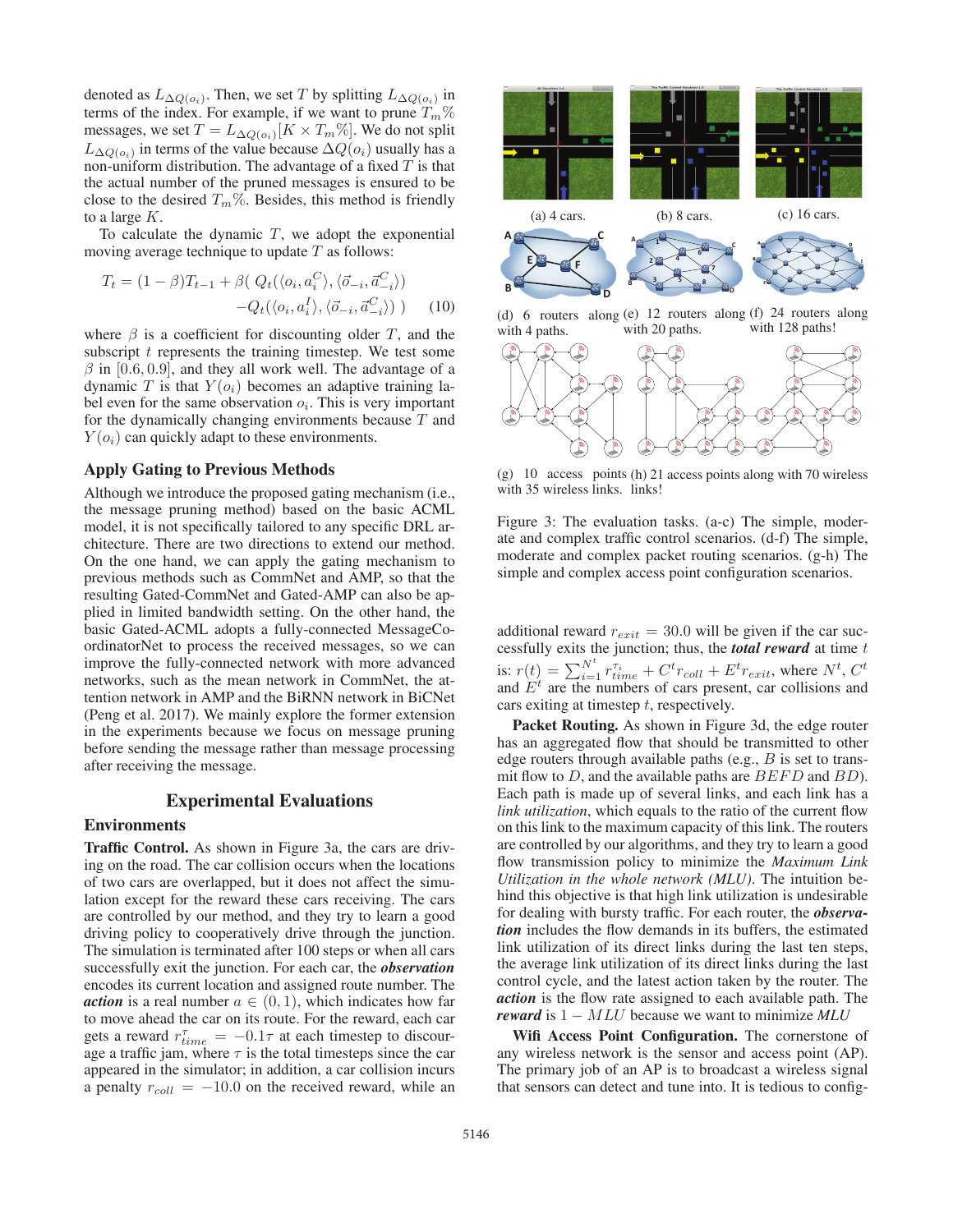Table 1: The average results of 10 experiments on traffic control tasks. For models named as Gated-\*, dynamic thresholds with  $\beta = 0.8$  are used. The "delay" indicates the timesteps to complete the simulation. The "#C" indicates the number of collisions.

|                | <b>Simple Traffic Control (4 cars)</b> |             |     | <b>Moderate Traffic Control (8 cars)</b> |           |       |         | <b>Complex Traffic Control (16 cars)</b> |           |       |       |           |
|----------------|----------------------------------------|-------------|-----|------------------------------------------|-----------|-------|---------|------------------------------------------|-----------|-------|-------|-----------|
|                | reward                                 | delay       | # C | message                                  | reward    | delay | # $C$   | message                                  | reward    | delay | # $C$ | message   |
| CommNet        | $-129.2$                               | 45.6        | 2.3 | 100.0%                                   | $-573.4$  | 61.6  | 6.8     | $100.0\%$                                | $-4278.8$ | 82.1  | 16.5  | 100.0%    |
| AMP            | $-97.1$                                | 41.8        | 1.2 | 100.0%                                   | $-1950.6$ | 100.0 | 0.9     | 100.0%                                   | $-6391.5$ | 100.0 | 2.1   | 100.0%    |
| <b>ACML</b>    | $-37.6$                                | 31.2        | 1.9 | $100.0\%$                                | $-103.5$  | 43.1  | 1.7     | 100.0%                                   | $-2824.9$ | 66.4  | 7.2   | 100.0%    |
| ACML-mean      | $-32.9$                                | 29.3        | 2.0 | $100.0\%$                                | $-96.1$   | 40.2  | 3.9     | $100.0\%$                                | $-2661.5$ | 61.4  | 9.4   | 100.0%    |
| ACML-attention | $-24.5$                                | 28.8        | 1.6 | $100.0\%$                                | $-91.8$   | 39.6  | 1.3     | 100.0%                                   | $-2359.7$ | 52.9  | 6.8   | 100.0%    |
| Gated-CommNet  | $-88.4$                                | 41.1        | 1.7 | 22.8%                                    | $-476.7$  | 47.2  | 2.5     | 34.3%                                    | $-3529.4$ | 73.0  | 15.7  | 29.3%     |
| Gated-AMP      | $-59.9$                                | 37.1        | 1.3 | $18.6\%$                                 | $-988.6$  | 65.3  | $1.6\,$ | $23.7\%$                                 | $-2870.5$ | 65.5  | 7.9   | $19.1\%$  |
| Gated-ACML     | $-14.6$                                | <b>21.0</b> | 2.4 | 23.9%                                    | $-69.4$   | 32.3  | 2.1     | 29.8%                                    | $-2101.1$ | 48.6  | 11.3  | 25.8%     |
| <b>ATOC</b>    | $-19.7$                                | 25.9        | .9  | 37.3%                                    | $-77.5$   | 35.6  | 2.4     | 63.7%                                    | $-2481.2$ | 54.8  | 14.9  | $112.5\%$ |

Table 2: The average results of 10 experiments on packet routing and wifi access point configuration tasks. For models named as Gated-\*, we adopt dynamic thresholds with  $\beta = 0.8$ . The "WAPC." is the abbreviation of Wifi Access Point Configuration.

|                | <b>Simple Routing</b> |           | <b>Moderate Routing</b> |           | <b>Complex Routing</b>   |           | Simple WAPC. |           | <b>Complex WAPC.</b> |           |
|----------------|-----------------------|-----------|-------------------------|-----------|--------------------------|-----------|--------------|-----------|----------------------|-----------|
|                | reward                | message   | reward                  | message   | reward                   | message   | reward       | message   | reward               | message   |
| CommNet        | 0.264                 | 100.0%    | 0.164                   | 100.0%    | $\qquad \qquad$          | 100.0%    | 0.652        | 100.0%    | 0.441                | 100.0%    |
| AMP            | 0.266                 | $100.0\%$ | 0.185                   | $100.0\%$ | $\qquad \qquad$          | $100.0\%$ | 0.627        | $100.0\%$ | 0.418                | $100.0\%$ |
| <b>ACML</b>    | 0.317                 | 100.0%    | 0.263                   | 100.0%    | $\overline{\phantom{a}}$ | 100.0%    | 0.665        | $100.0\%$ | 0.480                | 100.0%    |
| ACML-mean      | 0.321                 | $100.0\%$ | 0.267                   | 100.0%    |                          | $100.0\%$ | 0.673        | $100.0\%$ | 0.493                | $100.0\%$ |
| ACML-attention | 0.329                 | 100.0%    | 0.271                   | $100.0\%$ | $\qquad \qquad$          | $100.0\%$ | 0.689        | $100.0\%$ | 0.506                | 100.0%    |
| Gated-CommNet  | 0.232                 | 35.2%     | 0.144                   | $21.7\%$  |                          | 19.8%     | 0.595        | 53.1%     | 0.386                | 41.8%     |
| Gated-AMP      | 0.241                 | $46.7\%$  | 0.170                   | 35.0%     | $\overline{\phantom{a}}$ | 81.7%     | 0.539        | 57.2%     | 0.350                | $32.3\%$  |
| Gated-ACML     | 0.288                 | 33.6%     | 0.239                   | 27.9%     | $\overline{\phantom{a}}$ | 22.6%     | 0.610        | 41.9%     | 0.411                | 37.7%     |
| <b>ATOC</b>    | 0.297                 | 73.7%     | 0.102                   | 104.6%    | $\qquad \qquad$          | 326.1%    | 0.418        | 136.5%    | 0.231                | 393.4%    |

ure the power of APs, and the AP behaviors differ greatly with various scenarios. The current optimization is highly depending on human expertise, which fails to handle dynamic environments. In the tasks shown in Figure 3g, the APs are controlled by our method, and they try to learn a good power configuration policy to maximize the Received Signal Strength Indicator(RSSI). In general, larger RSSI indicates better signal quality. For each AP, the *observation* includes radio frequency, bandwidth, the rate of package loss, the number of band, the current number of users in one specific band, the number of download bytes in ten seconds, the upload coordinate speed (Mbps), the download coordinate speed and the latency. The *action* is the power value ranging from 10.0 to 30.0. The *reward* is RSSI and the goal is to maximize accumulated RSSI.

## **Results**

Results without Message Pruning. We firstly evaluate the ACML model. For traffic control, ACML outperforms CommNet and AMP as shown by the upper part of Table 1. The reason is that ACML has found better tradeoffs between small delay and small collision. Please recall the settings: the reward penalty of a great delay is much larger than that of a collision. We notice that ACML drives the cars with a relatively larger speed to complete the simulation with the smallest delay (i.e., 31.2, 43.1 and 66.4 for three scenarios, respectively). Besides, although its collision is not the smallest, ACML manages to achieve relatively smaller collisions (i.e., 1.9, 1.7 and 7.2 for three scenarios), since avoiding collision is also in favor of the total reward. In contrast, AMP has a great delay and CommNet has a great collision, which makes their total rewards unsatisfactory.

We further extend ACML with the average message operation in CommNet and the attention message operation in AMP. The resulting models are named as ACML-mean and ACML-attention, respectively. Both ACML-mean and ACML-attention improve ACML by a clear margin, and they perform much better than CommNet and AMP as shown in Table 1. The results imply that ACML is a general model, and it can be easily extended with advanced message processing operations to achieve better results.

In addition, the results of packet routing and wifi access point configuration shown at the upper part of Table 2 can be analyzed similarly to demonstrate that the performance of ACML is consistent in several multi-agent scenarios.

Results of Dynamic Threshold Message Pruning. For packet routing and access point configuration scenarios, as shown at the lower part of Table 2, Gated-ACML can prune a lot of messages (e.g., about  $70\% \approx 1 - 33.6\%$ ) with little damage to the reward (e.g., about  $10\% \approx 1 - 0.288/0.317$ ). It implies that the pruned messages are usually not beneficial enough to performance, which approves the effectiveness of our design. However, none of the tested methods can handle the complex routing task! In this case, they cannot provide correct label for the auxiliary loss function in Equation 9, so the message quantity is almost random. We leave the results here to show the limitation of our method and others.

For traffic control scenarios, as shown at the lower part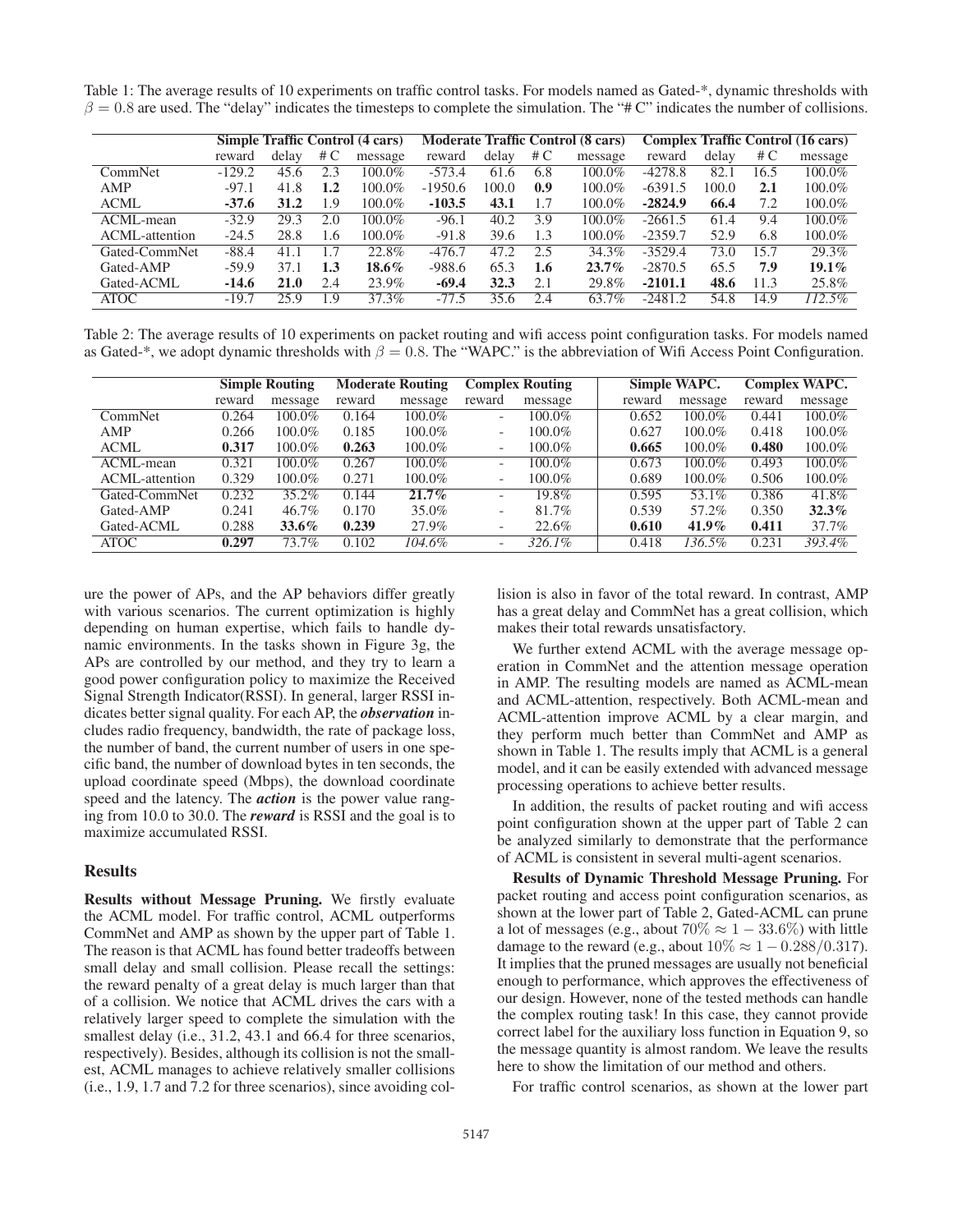of Table 1, Gated-ACML emits much fewer messages than ACML, which is expected. What surprises us is that Gated-ACML even obtains more rewards than ACML. This is very appealing in the real-world applications, since we can get more rewards with less message exchange and less resource consumption. We find that this phenomenon is closely related to message redundance. Figure 4 shows the message distribution <sup>3</sup> generated by Gated-ACML. As can be observed, the messages are mostly distributed near the junction. We hypothesize that the messages near the junction are critical, while the messages far away from the junction are redundant. Because Gated-ACML has pruned the redundant messages, the agents are rarely disturbed, so they are more adaptive: their speed gradually decreases as they are approaching the junction, while their speed gradually increases as they are moving away from the junction. In contrast, ACML does not have the ability to prune the redundant messages, so the agents are badly disturbed, and they are very conservative: the cars are too cautious to drive with a large speed even when they are far away from the junction. Consequently, the delay of ACML is larger than that of Gated-ACML as shown in Table 1. Moreover, the message distribution is consistent with human experience. Because car collision easily occurs at the junction, keeping these messages is very important for avoiding car collision.



Figure 4: The message distribution of traffic control tasks.

For all evaluation scenarios, Gated-CommNet and Gated-AMP reveal the same trend as Gated-ACML. It means that the gating mechanism with dynamic threshold is generally applicable to several DRL methods and multi-agent tasks.

We also modify ATOC to make it suitable for continuous action and heterogeneous agents. The results are shown at the last row of Table 1 and 2. ATOC works well in traffic control tasks, but performs badly in routing and wifi tasks. The main reason is that ATOC decomposes all agents into small agent groups by distance between agents. It is in favor of tasks defined on 2D plane (e.g., traffic control). However, the routers or APs are entangled with each other by other factors but not distance between them. Critically, the results show that ATOC could hardly be used in limited bandwidth setting: it emits much more messages than our methods (e.g., about tenfold messages of ours in complex wifi scenario). This is because agents in ATOC can belong to many agent

Table 3: The results of Gated-ACML in packet routing scenarios. We adopt a fixed threshold  $T = L_{\Delta Q_{(o_i)}}[K \times T_m\%].$ 

|          |         | Simple Routing | <b>Moderate Routing</b> |           |  |  |
|----------|---------|----------------|-------------------------|-----------|--|--|
| $T_m\%$  | pruned  | reward         | pruned                  | reward    |  |  |
|          | message | decrease       | message                 | decrease  |  |  |
| $10.0\%$ | 12.19%  | $-8.46\%$      | 11.60%                  | $-7.03\%$ |  |  |
| 20.0%    | 24.07%  | $-13.59\%$     | 22.77%                  | $-12.14%$ |  |  |
| $30.0\%$ | 27.65%  | $-4.88\%$      | 29.98%                  | $-3.25\%$ |  |  |
| 70.0%    | 66.73%  | 9.27%          | 68.54%                  | 10.06%    |  |  |
| 80.0%    | 79.14%  | 14.01%         | 76.81%                  | 13.25%    |  |  |
| 90.0%    | 87.22%  | 18.60%         | 85.11%                  | 19.50%    |  |  |
| 100.0%   | 100.00% | 59.35%         | 100.00%                 | 65.42%    |  |  |

groups, and thus generate many messages. The results show the urgent demand of principled message pruning methods.

Results of Fixed Threshold Message Pruning. The results are shown in Table 3. It can be noticed that the number of pruned messages is close to the desired  $T_m\%$  for both routing scenarios. It is the advantage of fixed threshold as mentioned before, but it has not been implemented by any previous methods as far as we know. In addition, as shown at the upper part of the table, when the quantity of *pruned* messages is smaller than 30%, the reward *decrease* is a negative value, which means that the reward is increased actually. This is because some messages are extremely noisy in the routing system, and pruning these messages will be beneficial for the performance. Please note that similar phenomena have been observed in traffic control scenarios. However, as we are pruning more messages, the reward decrease is becoming larger and larger as shown at the lower part of the table, especially when all messages are pruned. It indicates that the remaining messages are very critical for maintaining the performance, and Gated-ACML has learnt to share these important messages with other agents. In contrast, even if a large number of messages (e.g., 79.14%) have been pruned, the reward decrease is not so great (e.g., 14.01%). Again, it implies that the pruned messages are less beneficial to the performance, and Gated-ACML with fixed threshold has mastered an effective strategy to prune these messages.

#### **Conclusions**

We have proposed a gating mechanism, which consists of several key designs like auxiliary task with appropriate training signal, dynamic and fixed thresholds, to address the limited bandwidth that has been largely ignored by previous DRL methods. The gating mechanism prunes less beneficial messages in an adaptive manner, so that the performance can be maintained or even improved with much fewer messages. Furthermore, it is applicable to several previous methods and multi-agent scenarios with good performance. To the best of our knowledge, it is the first method to achieve these in the multi-agent reinforcement learning community.

## Acknowledgments

The authors would like to thank the anonymous reviewers for their comments. This work was supported by the Na-

<sup>&</sup>lt;sup>3</sup>We firstly discretize the 2D continuous plane into a 21-by-21 discrete plane. Then, we count the number of messages in each discrete cell. Finally, we normalize these numbers.